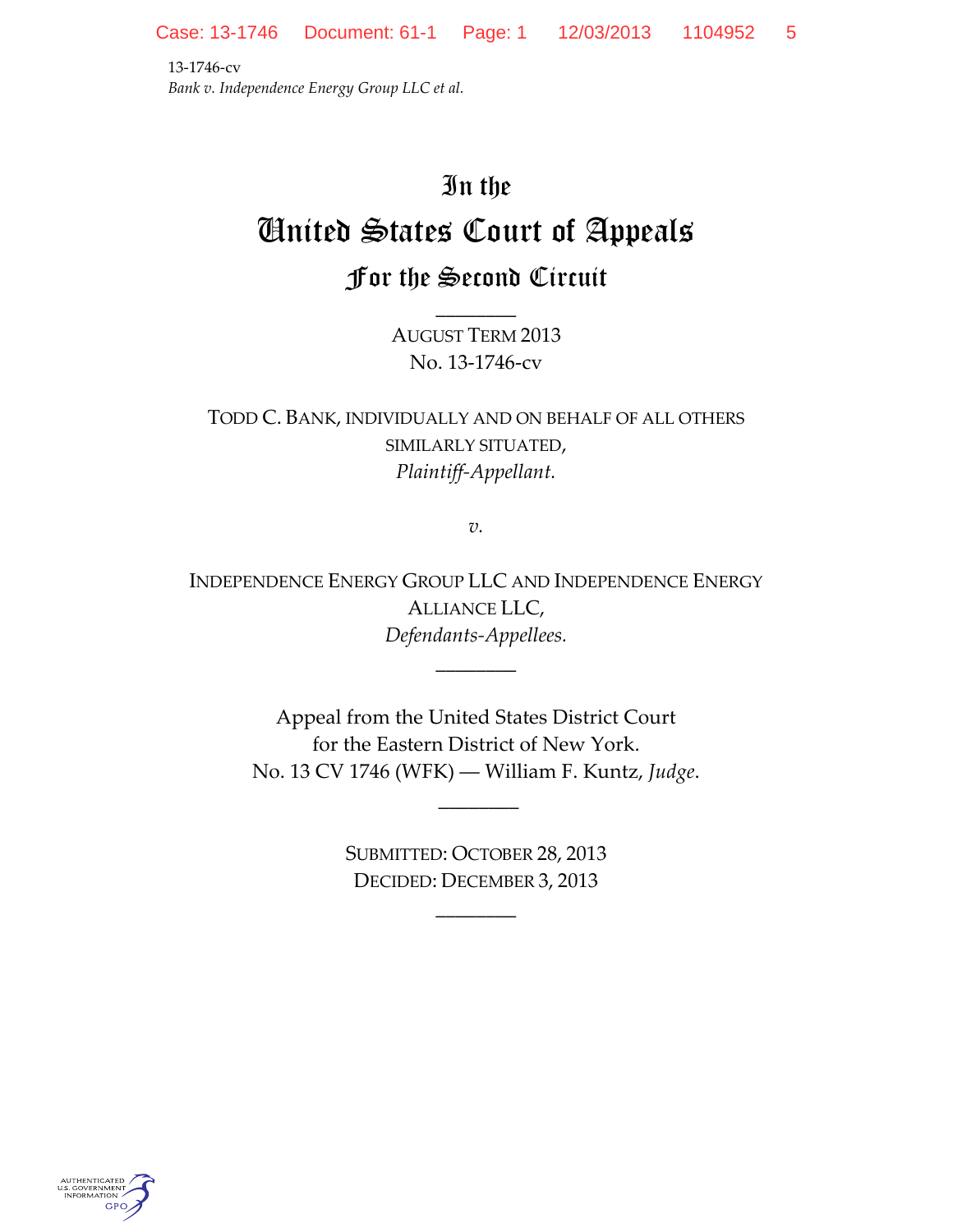2 No. 13-1746-cv

Before: WALKER, CABRANES, and PARKER, *Circuit Judges*.

In this appeal we consider whether the United States District Court for the Eastern District of New York (William F. Kuntz, *Judge*) erred in dismissing *sua sponte* a class action complaint brought pursuant to the Telephone Consumer Protection Act ("TCPA"), 47 U.S.C. § 227, for lack of subject matter jurisdiction, based on its application of New York Civil Practice Law and Rules ("CPLR") § 901(b), which prohibits class-action suits for statutory damages.

 $\overline{\phantom{a}}$ 

We hold, based on the reasoning set forth in our intervening decision in *Giovanniello v. ALM Media, LLC*, 726 F.3d 107 (2d Cir. 2013), that Federal Rule of Civil Procedure 23, not CPLR § 901(b), governs when a federal TCPA suit may proceed as a class action. Accordingly, we **VACATE** the March 12, 2013 judgment of the District Court and **REMAND** the cause for further proceedings consistent with this opinion.

\_\_\_\_\_\_\_\_

\_\_\_\_\_\_\_\_

Todd C. Bank, *pro se*, Todd C. Bank, Attorney at Law, Kew Gardens, *Plaintiff*

Aurora Francesca Parrilla, Lowenstein Sandler LLP, Roseland, NJ, *for Defendants-Appellees*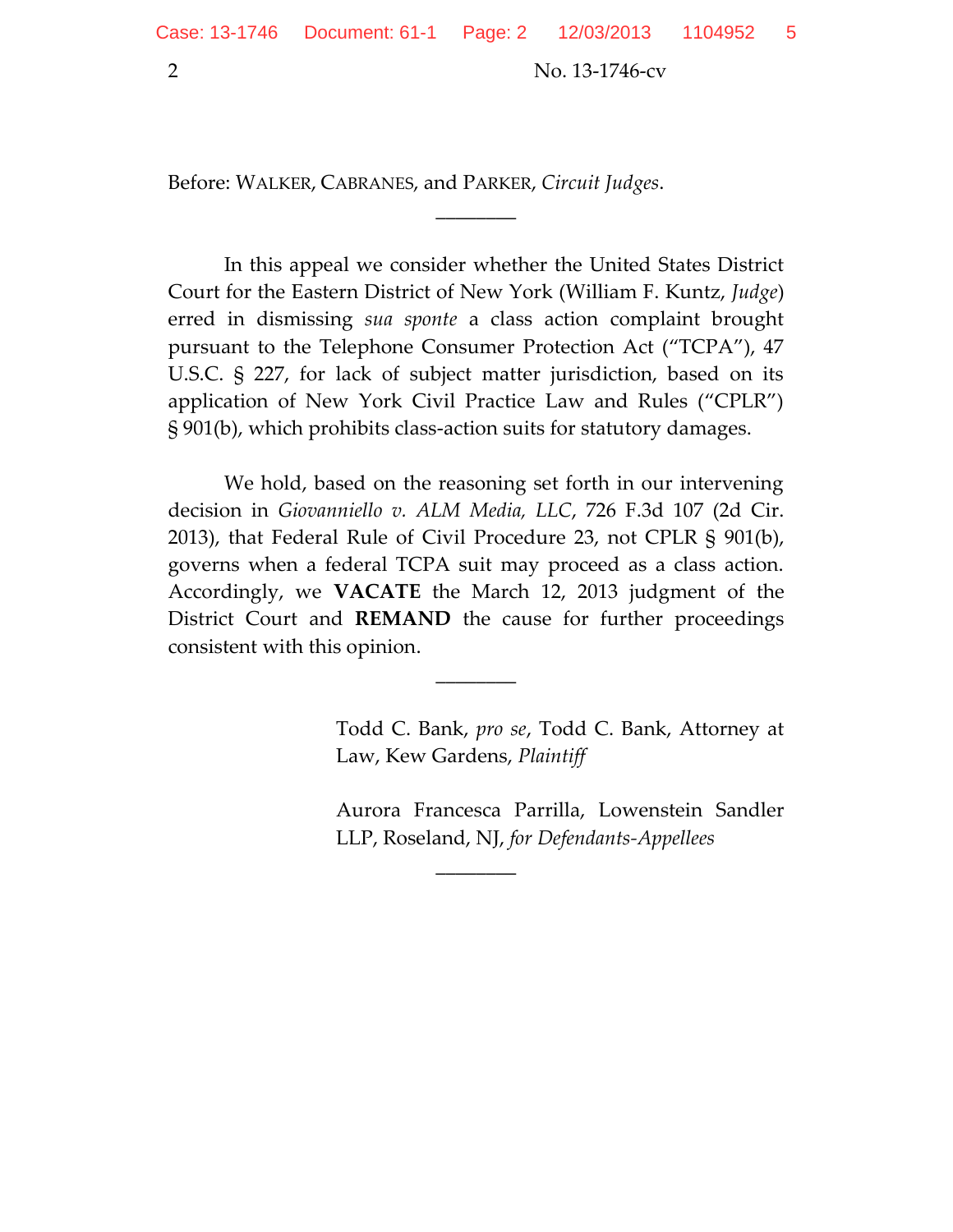$\overline{\phantom{a}}$ 

3 No. 13-1746-cv

## PER CURIAM:

Todd C. Bank, *pro se*, appeals from the judgment of the District Court for the Eastern District of New York (William F. Kuntz, *Judge*) dismissing *sua sponte* his class action complaint, brought pursuant to the Telephone Consumer Protection Act ("TCPA"), 47 U.S.C. § 227, for lack of subject matter jurisdiction, based on application of New York Civil Practice Law and Rules ("CPLR")  $\S$  901(b), which prohibits class-action suits for statutory damages. Bank argues on appeal that Federal Rule of Civil Procedure 23, not state law, governs when a federal TCPA suit may proceed as a class action.

We review *de novo* a district court judgment dismissing a complaint for lack of subject matter jurisdiction. *See Sokolowski v. Metro. Transp. Auth.*, 723 F.3d 187, 190 (2d Cir. 2013). The TCPA prohibits the use of "any telephone facsimile machine, computer, or other device to send, to a telephone facsimile machine, an unsolicited advertisement," unless certain statutory exceptions apply. 47 U.S.C. § 227(b)(1)(C). Section 227(b)(3) of the TCPA provides that private parties "may, if otherwise permitted by the laws or rules of court of a State, bring [an action] in an appropriate court of that State." *Id.* § 227(b)(3).

The Supreme Court's decision in *Mims v. Arrow Fin. Servs., LLC*, 132 S. Ct. 140 (2012), uprooted much of our TCPA jurisprudence<sup>1</sup> by concluding that, despite  $\S$  227(b)(3)'s state-centric

<sup>1</sup> We recently recognized that "*Mims* expressly abrogates *Foxhall* [*Realty Law Offices, Inc. v. Telecomms. Premium Servs., Ltd.*, 156 F.3d 432 (2d Cir. 1998)] and undermines the holdings of *Gottlieb* [*v. Carnival Corp.*, 436 F.3d 335 (2d Cir. 2006).], *Bonime* [*v. Avaya, Inc*., 547 F.3d 497 (2d Cir. 2008)], and *Holster* [*v. Gatco, Inc.*, 618 F.3d 214 (2d Cir. 2010)] insofar as those cases rest their interpretation of section 227(b)(3) on the jurisdictional approach that existed prior to *Mims*." *Giovanniello v. ALM Media, LLC*, 726 F.3d 106, 113 (2d Cir. 2013)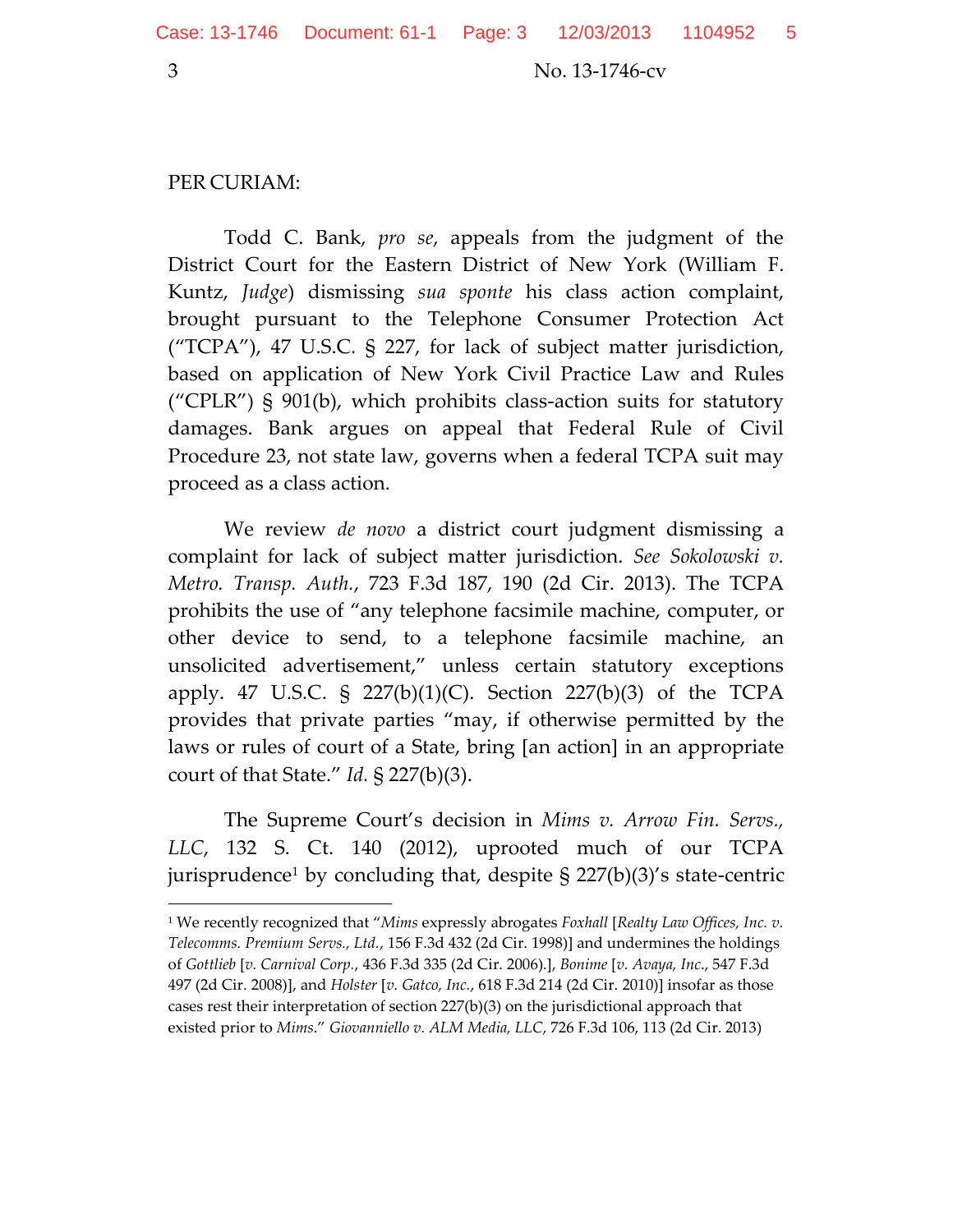language, there was "no convincing reason to read into the TCPA's permissive grant of jurisdiction to state courts any barrier to the U.S. district courts' exercise of the general federal-question jurisdiction they have possessed since 1875." *Id.* at 745. We recently considered whether, in light of *Mims'* "fundamental[] shift[ in] the way that we view section 227(b)(3)'s 'if otherwise permitted' language," the governing statute of limitations in a TCPA claim was the applicable state limitations period, or the federal catch-all limitations period set forth in 28 U.S.C. § 1658(a).<sup>2</sup> *Giovanniello v. ALM Media, LLC*, 726 F.3d 107, 111 (2d Cir. 2013).

We concluded that *Mims* "cannot be construed as requiring us to apply state limitations periods to TCPA claims in federal court." *Id.* at 114. In reaching this result we recognized that our prior interpretation of section 227(b)(3) "as having 'substantive content,' [and] as a delegation of authority to state courts to set the terms of TCPA claims, no longer holds true." *Id.* at 115 (internal citation omitted). Instead, *Mims* "suggests that in enacting the TCPA, Congress merely enabled states to decide whether and how to spend their resources on TCPA enforcement," and, indeed, *Mims*  "emphasizes that Congress had a strong federal interest in uniform standards for TCPA claims in federal court." *Id.* at 114-15.

Nothing about the law at issue here―a state civil procedure statute prohibiting class-action claims for statutory damages― counsels a different result from that reached in *Giovanniello*. To the contrary, as we expressly recognized in *Giovanniello*, both rationales set forth in *Bonime v. Avaya, Inc*., 547 F.3d 497 (2d Cir. 2008)―which held that CLPR § 901(b), not Federal Rule of Civil Procedure 23,

 $\overline{\phantom{a}}$ 

<sup>2</sup> We note that the District Court rendered its decision after the Supreme Court's decision in *Mims*, but before our decision in *Giovanniello*, and relied primarily on cases which we have now recognized as abrogated by *Mims*. *See* Note 1, *ante*.